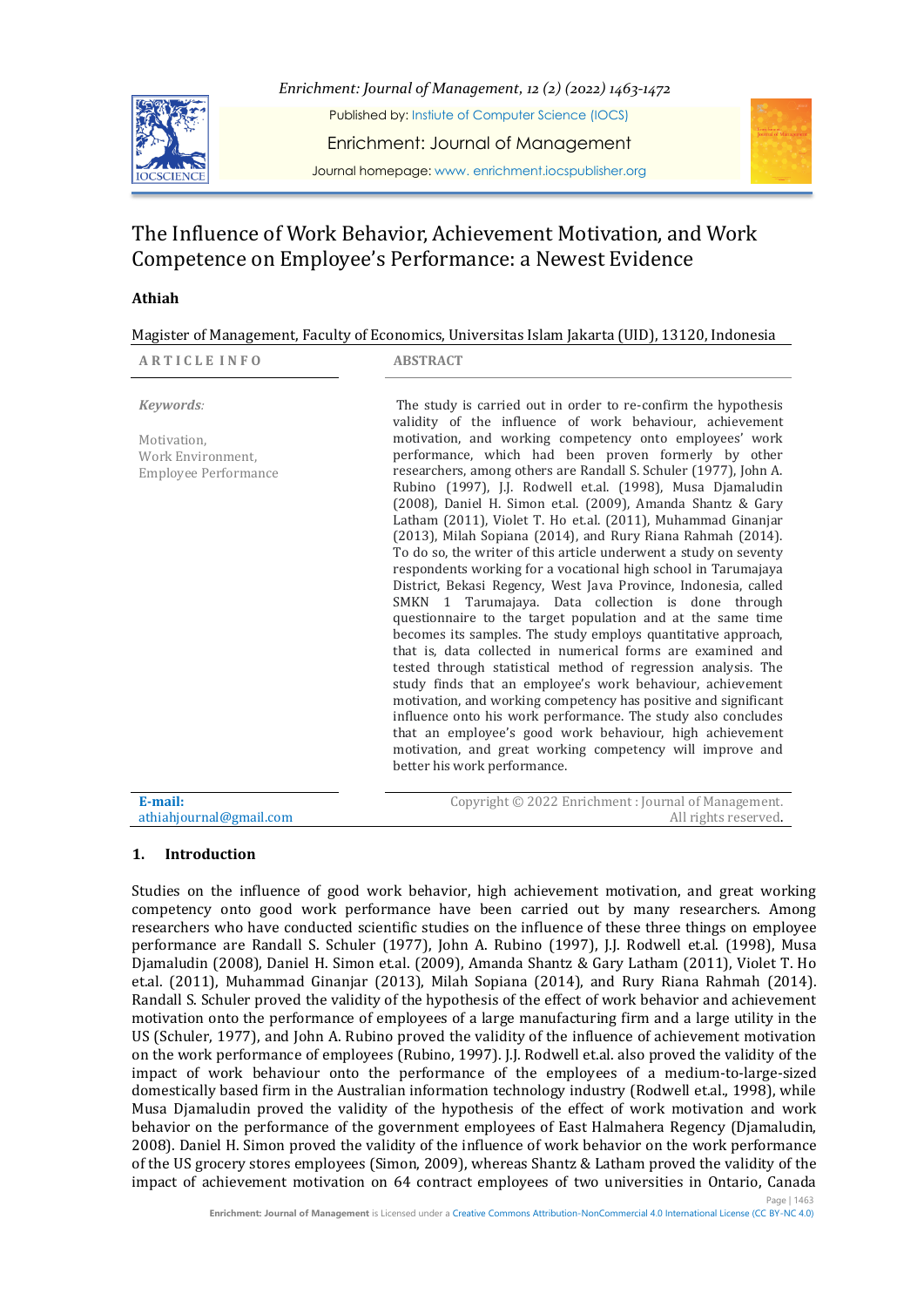(Shantz & Latham, 2011). Violet T. Ho et.al. also proved the validity of the effect of work behaviour and achievement motivation on the work performance of 717 full-time employees of a large insurance firm headquarters office in Singapore (Ho et.al., 2011), while Ginanjar proved the validity of the influence of good work behavior, high achievement motivation, and good work performance on good work performance by conducting a study on employees of a clean-water providing company (PDAM) at Sleman, Yogyakarta" (Ginanjar, 2013). Sopiana proved it by conducting a study on employees of a national postage service providing company, PT. Pos Indonesia (Persero), in Bandung (Sopiana, 2014). Likewise, Rahmah proved it with a study of employees of an insurance company, PT. Bumiputera Muda General Insurance 1967 (Rahmah, 2014). Although many studies on the validity of the hypothesis of the influence of good work behavior, high achievement motivation, and excellent work competence onto employee's performance have already been carried out, the author considered it necessary to carry out another validity study, so that the scientific validity of the influence of the three is higher and can reach the level of 'scientific theory' or 'scientific law' level. Schafersman (1997) asserts that "A scientific theory is a unifying and self-consistent explanation of fundamental natural processes or phenomena that are totally constructed of corroborated hypotheses" (Schafersman, 1997). This study is to reconfirm the validity of the hypothesis of the influence of the three dimensions on the good performance of employees by testing it on another Indonesia context.

## **2. Methods**

#### **2.1. Subjects**

The author distributed questionnaires to 24 teachers (who are civil servants, *PNS*), 25 teachers (who are non-civil servants, *non-PNS*), and 21 school administration staff employees—totally 70 respondents—at one vocational high school called "SMKN 1 Tarumajaya" in Bekasi Regency, West Java Province, Indonesia.

#### **2.2. Measures**

Questionnaires were distributed to the respondents above-mentioned. The type of questionnaire selected is a closed questionnaire, with a total of 16 questions for the X1 variable (Work Behavior), 11 questions for the X2 variable (Achievement Motivation), and 17 questions for the X3 variable (Competency), and for the Y variable (Work Performance) containing 17 items, and each variable is given five alternative answers (Strongly Agree, Agree, Hesitate, Disagree, and Strongly Disagree). Each alternative answer is given a score or value based on Likert Scale. By using this scale, the attitudes, opinions and perceptions taken from the sample regarding the variables and their indicators will be easily revealed and measured. After the data was collected from the results of the questionnaire, the writer carried out the data processing steps as follows: (1) researching and correcting all the results of the questionnaire. If there is a technical error in the preparation of the data, then necessary improvements are made to correct it and correct the misinterpretation of the indicators of each research variable; (2) giving a value or score for each answer. The scoring is based on the number of alternative answers provided; (3) transforming data into tables. The table needed in this study is a frequency distribution table, then detailed, in-depth and systematic explanations are given based on logical thinking and are in accordance with the intended research objectives; (4) analyzing data with the help of computer equipment through statistical applications (SPSS, Statistical Package for Social Science). The analysis was carried out to provide a detailed description of the calculated mean, median, mode, standard deviation, interval, maximum value, and minimum value of each variable tested, and to analyze the relationship between research variables through correlation analysis, and (3) analyzing the magnitude of the influence between independent variables on the dependent variable through regression analysis. The processed data is then analyzed by using descriptive analysis method (i.e., scale range analysis) based on the respondents' answers, which are then grouped into appropriate tables. As a final step, the data grouped in the tables were interpreted.

To test the validity of the data measuring instrument, four tests were conducted, namely: (1) testing the validity of the variables using the Karl Pearson product moment correlation formula; (2) testing the consistency of the variable measuring instrument with the Cronbach's Alpha formula; (3)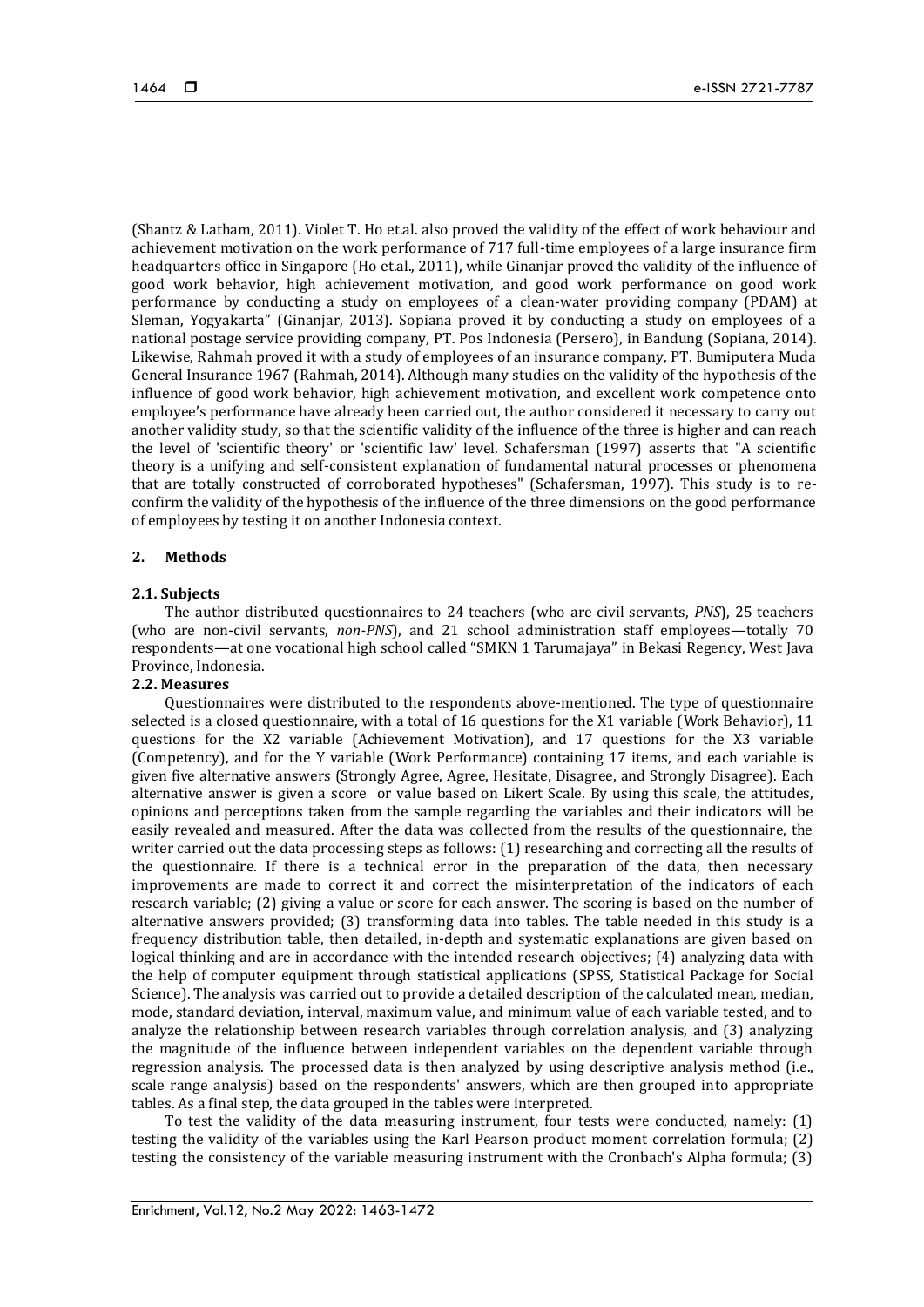testing inferential analysis on the calculation of the numbers obtained from the questionnaire using the multiple linear regression analysis method (i.e., t-test and F-test); and (4) testing using classical assumption test, which includes normality test, heteroscedasticity test, multicollinearity test, and autocorrelation test.

### **3. Result and Discussion**

The validity of the Work Behavior variable was tested by comparing the calculated  $r_{\text{count}}$  value (Corrected Item-Total Correlation) of the SPSS output with the  $r_{\text{table}}$  value, with the following criteria:

- a. If  $r_{\text{count}} > r_{\text{table}}$  then it is valid
- b. If  $r_{\text{count}} < r_{\text{table}}$  then it is not valid

The output results of the validity test of Work Behavior variable are in the **Table 1**:

| WORK BEHAVIOR (X1) VALIDITY TEST RESULT |        |        |        |  |
|-----------------------------------------|--------|--------|--------|--|
| Item                                    | Rcount | Rtable | Remark |  |
| $X_1$ 01                                | 0,306  | 0,235  | Valid  |  |
| $X_1$ 02                                | 0,388  | 0,235  | Valid  |  |
| $X_1$ 03                                | 0,388  | 0,235  | Valid  |  |
| $X_1$ 04                                | 0,557  | 0,235  | Valid  |  |
| $X_1$ 05                                | 0,623  | 0,235  | Valid  |  |
| $X_1$ 06                                | 0,569  | 0,235  | Valid  |  |
| $X_1$ 07                                | 0,489  | 0,235  | Valid  |  |
| $X_1$ 08                                | 0,654  | 0,235  | Valid  |  |
| $X_1$ 09                                | 0,569  | 0,235  | Valid  |  |
| $X_1$ 10                                | 0,796  | 0,235  | Valid  |  |
| $X_1$ 11                                | 0,658  | 0,235  | Valid  |  |
| $X_1$ 12                                | 0,833  | 0,235  | Valid  |  |
| $X_1$ 13                                | 0,677  | 0,235  | Valid  |  |
| $X_114$                                 | 0,716  | 0,235  | Valid  |  |
| $X_1$ 15                                | 0,711  | 0,235  | Valid  |  |
| $X_1$ 16                                | 0,486  | 0,235  | Valid  |  |

It can be seen that from the 16 items tested that the instrument is declared valid because it has r count value more than r table value.

The validity of Achievement Motivation variable was tested with the following criteria:

- a. If  $r_{\text{count}} > r_{\text{table}}$  then it is valid
- b. If  $r_{\text{count}} < r_{\text{table}}$  then it is not valid

The results of the validity test of the Achievement Motivation variable are in **Table 2** below:

| <b>ACHIEVEMENT MOTIVATION (X2) VALIDITY TEST RESULT</b> |        |        |        |  |
|---------------------------------------------------------|--------|--------|--------|--|
| Item                                                    | Rcount | Rtable | Remark |  |
| $X_1$ 01                                                | 0,533  | 0,235  | Valid  |  |
| $X_1$ 02                                                | 0,492  | 0,235  | Valid  |  |
| $X_1$ 03                                                | 0,509  | 0,235  | Valid  |  |
| $X_1$ 04                                                | 0,515  | 0,235  | Valid  |  |
| $X_1$ _05                                               | 0,590  | 0,235  | Valid  |  |
| $X_1$ 06                                                | 0,450  | 0,235  | Valid  |  |
| $X_1$ 07                                                | 0,391  | 0,235  | Valid  |  |
| $X_1$ 08                                                | 0,450  | 0,235  | Valid  |  |
| $X_1$ _09                                               | 0,430  | 0,235  | Valid  |  |
| $X_1$ _10                                               | 0,492  | 0,235  | Valid  |  |
| $X_1$ 11                                                | 0.459  | 0,235  | Valid  |  |

**TABLE 2**

*The Influence of Work Behavior, Achievement Motivation, and Work Competence on Employee's Performance: a Newest Evidence (Athiah)*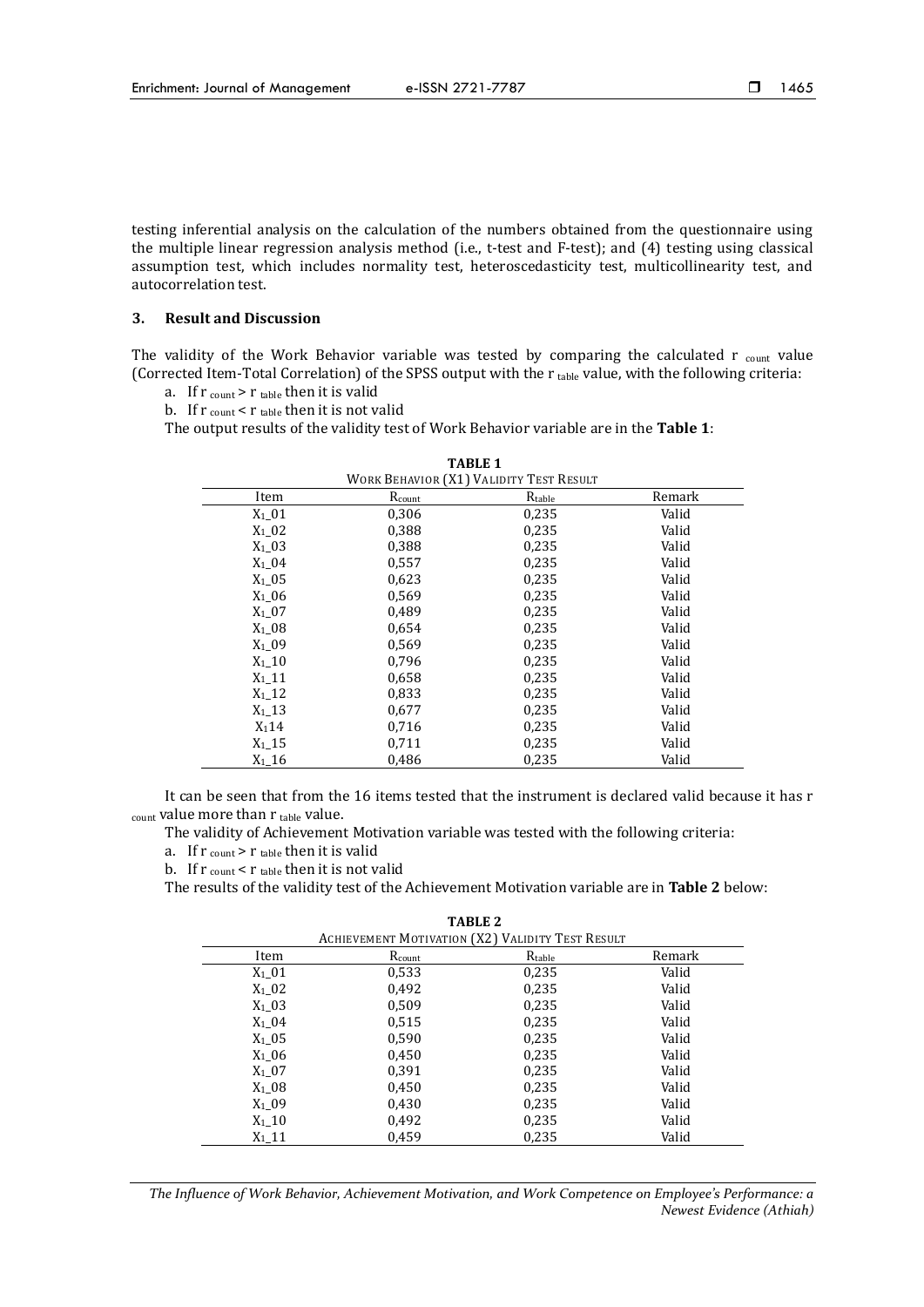It can also be seen that the 11 instrument items that have been tested are valid because they have r count value more than r table value.

The validity of the Work Competence variable has been tested with the following criteria:

a. If  $r_{\text{count}} > r_{\text{table}}$  then it is valid

b. If  $r_{\text{count}} < r_{\text{table}}$  then it is not valid

The results of the validity test of the Work Competence variable for the educators and education staff are in **Table 3** below:

| TABLE 3<br>WORK COMPETENCE (X3) VALIDITY TEST RESULT |                    |             |        |  |
|------------------------------------------------------|--------------------|-------------|--------|--|
| Item                                                 | $R_{\text{count}}$ | $R_{table}$ | Remark |  |
| $X_1$ 01                                             | 0,534              | 0,235       | Valid  |  |
| $X_1$ 02                                             | 0,585              | 0,235       | Valid  |  |
| $X_1$ 03                                             | 0,466              | 0,235       | Valid  |  |
| $X_1$ 04                                             | 0,536              | 0,235       | Valid  |  |
| $X_1$ 05                                             | 0,517              | 0,235       | Valid  |  |
| $X_1$ 06                                             | 0.548              | 0,235       | Valid  |  |
| $X_1$ 07                                             | 0,677              | 0,235       | Valid  |  |
| $X_1$ 08                                             | 0,513              | 0,235       | Valid  |  |
| $X_1$ 09                                             | 0,553              | 0,235       | Valid  |  |
| $X_1$ 10                                             | 0,705              | 0,235       | Valid  |  |
| $X_1$ 11                                             | 0,765              | 0,235       | Valid  |  |
| $X_1$ 12                                             | 0,683              | 0,235       | Valid  |  |
| $X_1$ 13                                             | 0,477              | 0,235       | Valid  |  |
| $X_1$ 14                                             | 0,599              | 0,235       | Valid  |  |
| $X_1$ 15                                             | 0,536              | 0,235       | Valid  |  |
| $X_1$ 16                                             | 0,651              | 0,235       | Valid  |  |
| $X_1$ 17                                             | 0.344              | 0,235       | Valid  |  |

It can be seen that of the 17 instruments that have been tested are valid because they have r count value more than  $r_{table}$  value.

The validity of the Work Performance variable is tested by comparing the calculated  $r_{\text{count}}$  value with the following criteria:

a. If  $r_{\text{count}}$  >  $r_{\text{table}}$  then it is valid

b. If  $r_{\text{count}} < r_{\text{table}}$  then it is not valid

The results of the validity test of the performance of the educators and education staff are in the following **Table 4**:

**TABLE 4**

| WORK PERFORMANCE (Y) VALIDITY TEST RESULT |        |        |        |  |
|-------------------------------------------|--------|--------|--------|--|
| Item                                      | Rcount | Rtable | Remark |  |
| $Y_01$                                    | 0,655  | 0,235  | Valid  |  |
| Y 02                                      | 0,654  | 0,235  | Valid  |  |
| Y 03                                      | 0,692  | 0,235  | Valid  |  |
| Y 04                                      | 0,540  | 0,235  | Valid  |  |
| Y 05                                      | 0,377  | 0,235  | Valid  |  |
| Y 06                                      | 0,678  | 0,235  | Valid  |  |
| $Y_07$                                    | 0,806  | 0,235  | Valid  |  |
| Y 08                                      | 0,785  | 0,235  | Valid  |  |
| Y 09                                      | 0,771  | 0,235  | Valid  |  |
| Y 10                                      | 0,787  | 0,235  | Valid  |  |
| Y 11                                      | 0,699  | 0,235  | Valid  |  |
| $Y_12$                                    | 0,500  | 0,235  | Valid  |  |
| Y 13                                      | 0,725  | 0,235  | Valid  |  |
| Y 14                                      | 0,591  | 0,235  | Valid  |  |
| Y 15                                      | 0,798  | 0,235  | Valid  |  |
|                                           |        |        |        |  |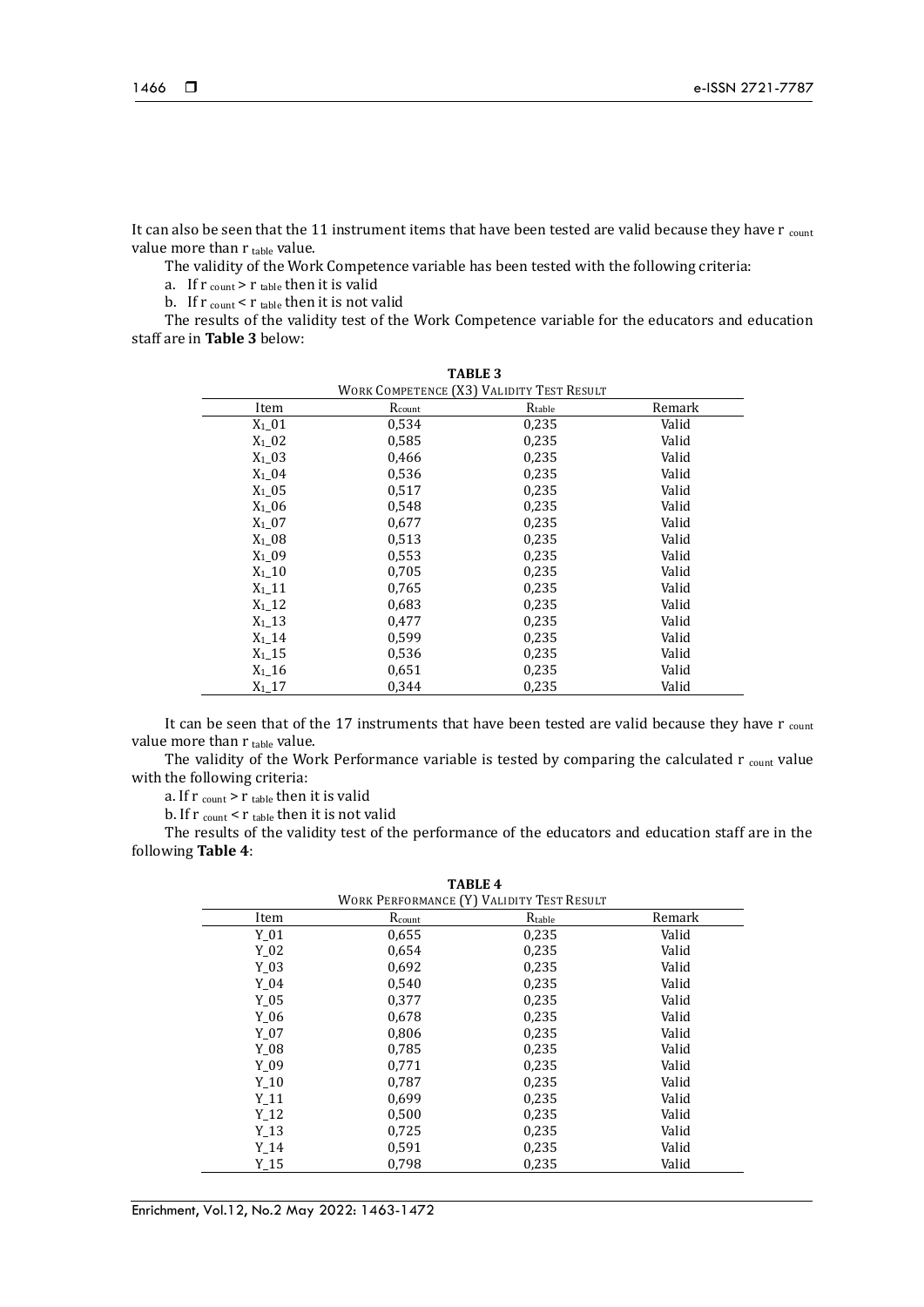| Item | Acount. | $K$ table | Remark |
|------|---------|-----------|--------|
| Y_16 | 0,589   | 0,235     | Valid  |
| V 17 | 0.625   | 0,235     | Valid  |

It can be seen that the 17 instrument items that have been tested are declared valid because they have  $r_{\text{count}}$  value more than  $r_{\text{table}}$  value.

After the tested instrument items, instrument reliability test was carried out to determine the level of trustworthiness, reliability and consistency of the instrument; if the Cronbach's Alpha value is greater than 0.60, it can be concluded that the statements are reliable.

| <b>TABLE 5</b>          |                         |          |          |  |
|-------------------------|-------------------------|----------|----------|--|
|                         | RELIABILITY TEST RESULT |          |          |  |
| Variable                | Crinbach's Alpha        | Criteria | Remark   |  |
| Work Behavior           | 0.909                   | 0,600    | Reliable |  |
| Achievement             | 0.812                   | 0.600    | Reliable |  |
| Motivation              |                         |          |          |  |
| Work Competence         | 0,905                   | 0,600    | Reliable |  |
| <b>Work Performance</b> | 0.938                   | 0,600    | Reliable |  |

From the data above, it is found that the reliability value for Work Behavior on the questionnaire is 0.908 or 90.9%, which explains that the data is reliable; while the reliability value for Achievement Motivation is 0.812 or 81.2%, which explains that the data is reliable. The reliability value for Work Competence is 0.905 or 90.5%, which explains that the data is reliable; whereas the reliability value for Work Performance is 0.938 or 93.8% which explains that the data is reliable too.

The results of statistical calculations in the coefficients table, when entered in the multiple regression formula, are in the following equation:  $Y = 20.335 + 0.197Y + 0.495X_2 + 0.746X_3$ . The equation has the following meaning:

- a. Variable Y (Work Behavior) has a value of 0.197, which means that if the Y variable increases by one unit, it will add 0.197 to the Y variable (Work Performance), assuming that other variables in the model are constant.
- b. Variable  $X_2$  (Achievement Motivation) has a value of 0.495, which means that if X2 is increased by one unit, it will increase the effect of 0.495 on Y variable (Work Performance), assuming that other variables are constant.
- c. Variable  $X_3$  (Work Competence) has a value of 0.746, which means that if the X3 variable is increased by one unit, it will increase the effect of 0.746 on the Y variable (Work Performance), assuming that the other variables are constant.

The normality test was also conducted. **Figure 1** below shows that the histogram passes through a curved line (bell), which means that the data is normally distributed.



*The Influence of Work Behavior, Achievement Motivation, and Work Competence on Employee's Performance: a Newest Evidence (Athiah)*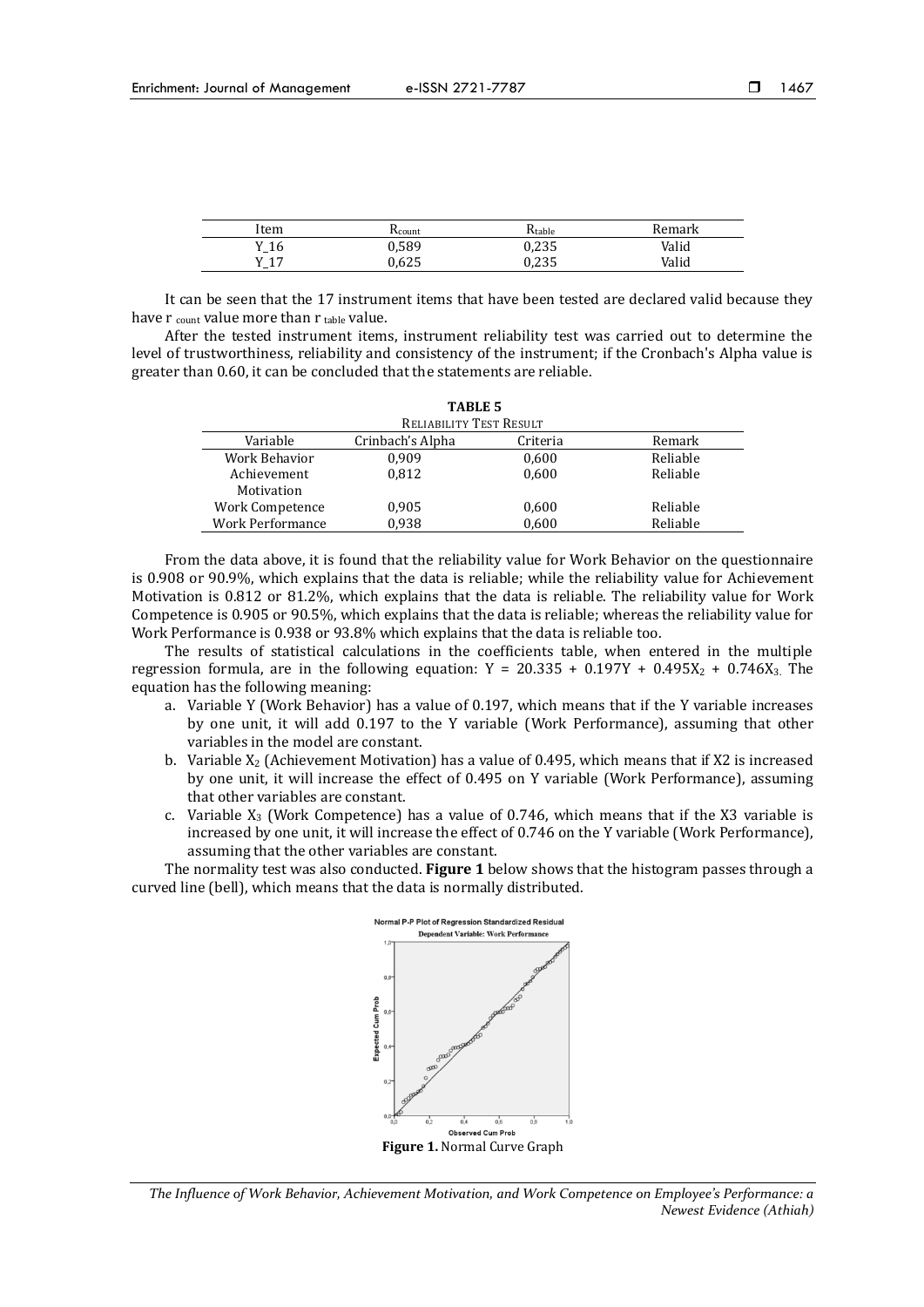Moreover, **Figure 2** below shows that the distribution of the residual value points on the P-P Plot normal graph spreads around and follows the direction of the diagonal line. This shows that the variable data used for multiple regression analysis comes from data which is normally distributed.



To test if there is variance inequality, a heteroscedasticity test was conducted. The scatterplot graph in **Figure 3** below shows that the calculated points (intersections between the residual and predicted values) are relatively randomly distributed above and below the origin point, and do not form a certain pattern. It can be said that the multiple regression analysis of Y, X2 and X3 against Y is completely linear because it does not have a heteroscedasticity problem.



To test whether the regression model has a correlation between independent variables, a multicollinearity test was carried out. From **Table 6** below, it is known that the calculation results show that the independent variable for Work Behavior (Y) has a VIF value of 1.562; Achievement Motivation (X2) has a VIF value of 1.817; and Work Competence (X3) has a VIF value of 1.782. The three independent variables have a VIF value of less than 10 and a tolerance value of more than 0.10, which means that there is no multicollinearity among the independent variables in this regression model.

| TABLE 6                       |                               |           |       |  |
|-------------------------------|-------------------------------|-----------|-------|--|
| MULTICOLLINEARITY TEST RESULT |                               |           |       |  |
|                               | Model<br>Collinearity statics |           |       |  |
|                               |                               | Tolerance | VIF   |  |
|                               | Work Behavior                 | 0,0640    | 1,562 |  |
|                               | Achievement                   | 0,550     | 1.817 |  |

Enrichment, Vol.12, No.2 May 2022: 1463-1472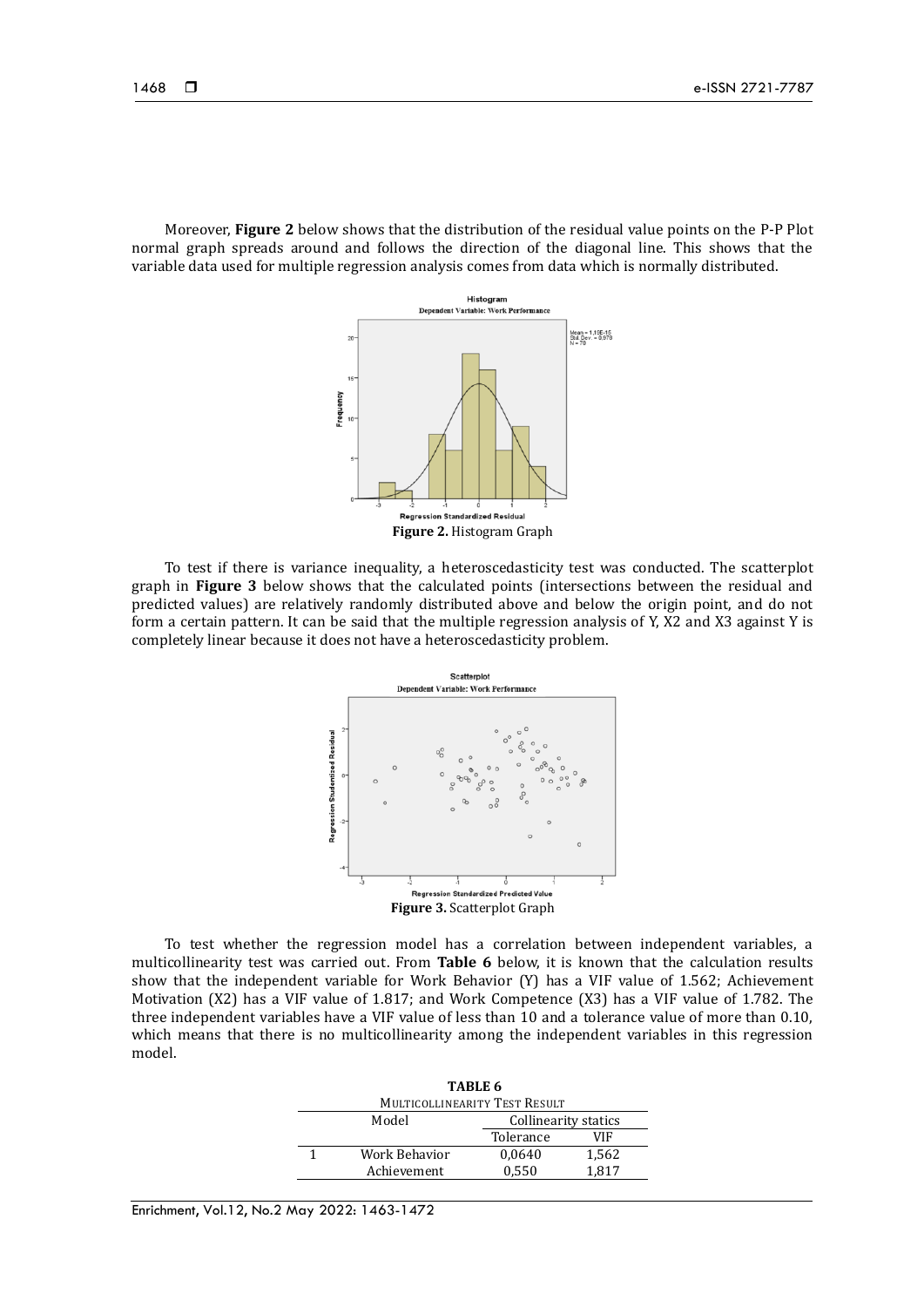| Model           | Collinearity statics |       |
|-----------------|----------------------|-------|
|                 | Tolerance            | VIF   |
| Motivation      |                      |       |
| Work Competence | 0.561                | 1.782 |
|                 |                      |       |

To test whether in the regression model there is a correlation between the residuals in one period and the previous period, or from individuals to previous individuals, an autocorrelation test was conducted. The calculated Durbin-Watson value is DW = 3.846. Based on existing categories, DW values are included in the range of 1.65 < DW (2.023) < 2.35, which means that there is no autocorrelation. It can be concluded that multiple linear regression analysis that has been carried out does not have an autocorrelation problem.

| TABLE 7                            |        |          |            |                   |               |
|------------------------------------|--------|----------|------------|-------------------|---------------|
| <b>AUTOCORRELATION TEST RESULT</b> |        |          |            |                   |               |
| Model                              |        | R Square | Adjusted R | Std. Error of The | Durbin Watson |
|                                    |        |          | Square     | Estimate          |               |
|                                    | 0.885ª | 0.783    | 0.773      | 3.846             | 2.023         |
|                                    |        |          |            |                   |               |

Afterwards, The T-test was used to determine whether the independent variables had a significant or not significant effect on the dependent variable. The degree of significance used was 0.05. If the significant value is less than the degree of confidence, then we accept the alternative hypothesis, which states that: an independent variable partially affects the dependent variable. The T-test was carried out by comparing the T-count value with the T-table value at a significance level of 0.05. Based on multiple linear regression calculations, the partial test can be shown below. Based on the table of coefficients, it can be clearly seen that the results of the partial test (T-test) are:

- a. Work Behavior Variable (Y): based on the results of the t-test, the value of tcount is 2,335 and sig. 0.023, while for T-table with sig.  $= 0.05$  and df  $= 70$ , then the T-table is 1.670. The value of T-count is greater than T-table: tcount 2,335 > T-table 1,670, this indicates that there is an influence between work behavior on performance. That is, the better the work behavior shown, the higher the performance of educators and education staff at SMKN 1 Tarumajaya.
- b. Achievement Motivation Variable  $(X_2)$ : based on the results of the T-test, the value of T-count is 3.165 and sig. 0.002, while for T-table with sig.  $= 0.05$  and df  $= 70$ , then the T-table is 1.670. The value of T-count is greater than T-table: tcount  $3.165 >$  T-table 1.670, this shows that there is an influence between Achievement Motivation on Performance, so that an increase in Achievement Motivation is shown, then the performance of educators and education staff at SMKN 1 Tarumajaya will increase.
- c. Work Competence Variable  $(X_3)$ : based on the results of the T-test, the T-value is 7.856 and sig. 0.000, while for T-table with sig.  $= 0.05$  and df  $= 70$ , then the T-table is 1.670. The value of Tcount is greater than T-table: T-count 7.856 > T-table 1.670, this shows that there is an influence between Work Competence on Performance. This means that the quality of the work competencies of educators and educators will be improved. With higher education, the performance of educators and education staff at SMKN 1 Tarumajaya will increase.

| TABLE 8                                |                               |                |            |              |       |       |  |
|----------------------------------------|-------------------------------|----------------|------------|--------------|-------|-------|--|
| <b>MULTIPLE REGRESSION COEFFICIENT</b> |                               |                |            |              |       |       |  |
| Model                                  |                               | Understandized |            | Standardized |       |       |  |
|                                        |                               | Coeficients    |            | Coefficients | Т     | Sig.  |  |
|                                        |                               | В              | Std. Error | Beta         |       |       |  |
|                                        | (Constant)                    | 20,335         | 6,315      |              | 3.220 | 0,002 |  |
|                                        | Work Behavior                 | 0,197          | 0,084      | 0,167        | 2,335 | 0,023 |  |
|                                        | <b>Achievement Motivation</b> | 0,495          | 0,156      | 0,244        | 3,165 | 0,002 |  |
|                                        | Work Competence               | 0,746          | 0,095      | 0,601        | 7,856 | 0,000 |  |

*The Influence of Work Behavior, Achievement Motivation, and Work Competence on Employee's Performance: a Newest Evidence (Athiah)*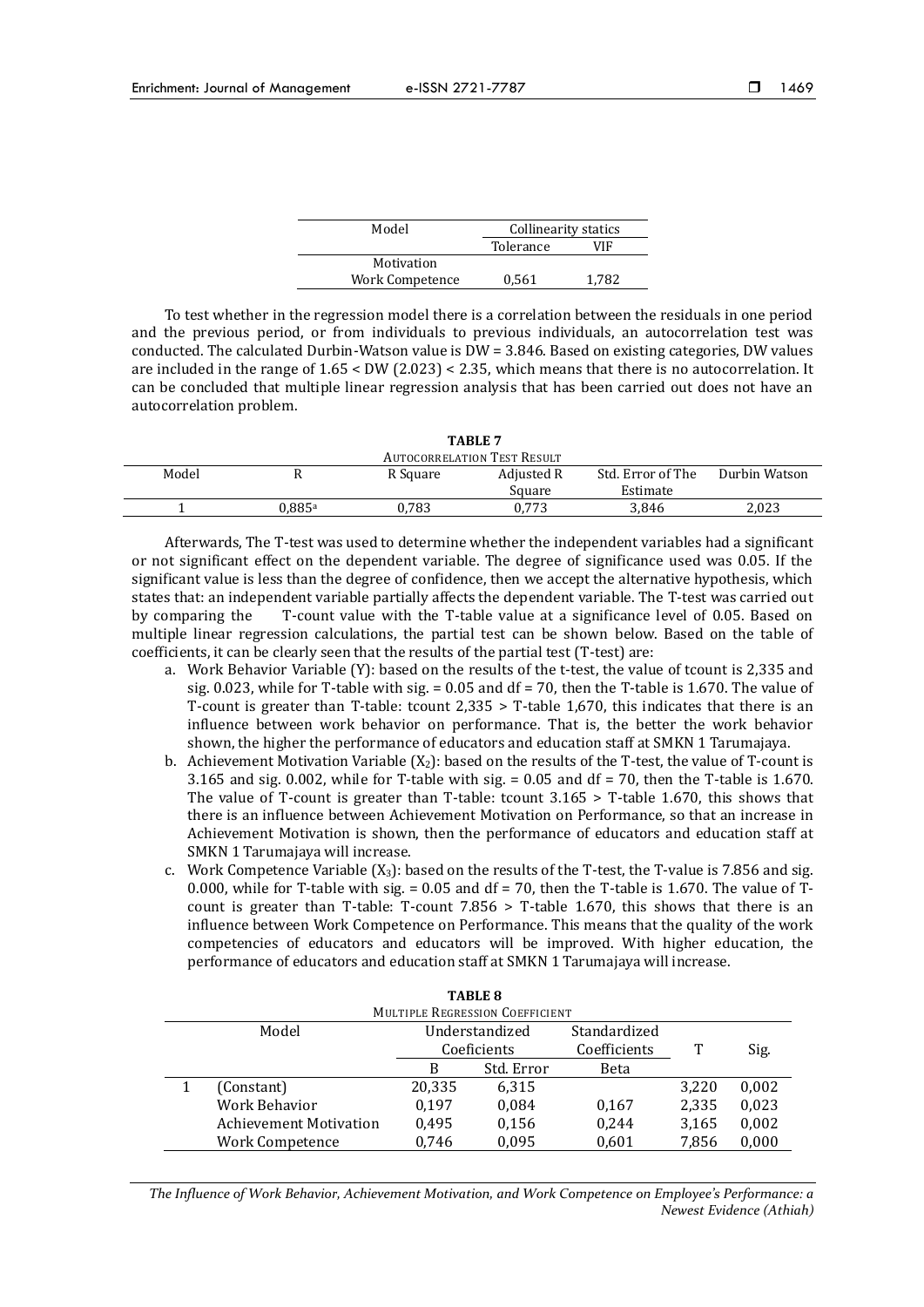Then, the simultaneous test was used to determine the effect of the independent variable (X) on the dependent variable (Y) simultaneously or not. Simultaneous test is said to be significant if F-count > F-table.

F-count can be obtained through the results of data processing such as SPSS (in the ANOVA table with the name F). While F-table was obtained only through manual testing by looking at the values in table F.

H<sup>01</sup> means there is no positive influence of Work Behavior, Achievement Motivation and Work Competence together on the Work Performance of educators and education staff at SMKN 1 Tarumajaya.

H<sup>11</sup> means there is a positive influence of work behavior, achievement motivation and work competence together on the performance of educators and education staff at SMKN 1 Tarumajaya. Based on the results of the simultaneous F-test as shown in **Table 9** below, the F-count = 79.498 and sign. 0.000. The F-table value uses a 95% confidence level and equals 5%, then  $df_1$  (number of variables-1) or 4-1 = 3 and df<sub>2</sub> (nk) (n is the number of data and k is the number of all variables) or 70-<br>4 = 66. From it, it is known that the value of F-table is 2.72. F-count = 79.498 > F-table = 2.72 and  $F$ -table is 2.72. F-count = 79.498 > F-table = 2.72 and sign value. 0.000 < 0.05, which means that rejecting  $H_0$  and accepting  $H_1$ , so it can be concluded that Work Behavior (Y), Achievement Motivation (X<sub>2</sub>), and Work Competence (X<sub>3</sub>) variables together have a significant effect on the Work Performance variable (Y) which means, with better work behavior, higher achievement motivation and better quality of work competence, the performance of educators and education staff at SMKN 1 Tarumajaya will also increase.

| TABLE <sub>9</sub> |                            |                |     |             |        |       |  |
|--------------------|----------------------------|----------------|-----|-------------|--------|-------|--|
|                    | <b>MULTIPLE REGRESSION</b> |                |     |             |        |       |  |
|                    | Model                      | Sum of Squares | Df  | Mean Square |        | Sig.  |  |
|                    | Regression                 | 3528,512       | . . | 1176,171    | 79.498 | 0,000 |  |
|                    | Residual                   | 976.474        | 66  | 14.795      |        |       |  |
|                    | Total                      | 4504.986       | 69  | 0.244       |        |       |  |

Afterwards, the coefficient of determination test is used to see how much the variance of the dependent variable (Work Performance) is affected by the variance of the independent variables (Work Behavior, Achievement Motivation and Work Competence) or in other words, how much the independent variable affects the dependent variables, which is assessed from the value of R-Square (R2). From the results in **Table 10** below it is known that the correlation coefficient (r) is 0.885, which means the effect of work behavior, achievement motivation and work competence onto the performance of educators and education is 88.5. Meanwhile, the value of R Square (r determinant) of 0.783 means that the independent or independent variables of work behavior, achievement motivation and work competence have an influence of 78.3% onto the dependent variable or performance bound.

| TABLE 10                |       |          |                           |                               |  |  |
|-------------------------|-------|----------|---------------------------|-------------------------------|--|--|
| RELIABILITY TEST RESULT |       |          |                           |                               |  |  |
| Model                   |       | R Square | <b>Adjusting R Square</b> | Sdt. Error of<br>the Estimate |  |  |
|                         | 0.885 | 0.783    | 0.773                     | 3.846                         |  |  |
|                         |       |          |                           |                               |  |  |

The last one is hypothesis test. Based on the results of data analysis through proving the four hypotheses proposed in this study, it can be concluded as follows:

- a. The results of the analysis of the data obtained illustrate that Work Behavior, Achievement Motivation and Work Competence together have a positive influence onto the Work Performance of educators and education staff at SMKN 1 Tarumajaya so that the primary hypothesis is proven and can be accepted.
- b. The second hypothesis test result shows that work behavior affects the performance of educators and education staff at SMKN 1 Tarumajaya so that the second hypothesis is proven and can be accepted.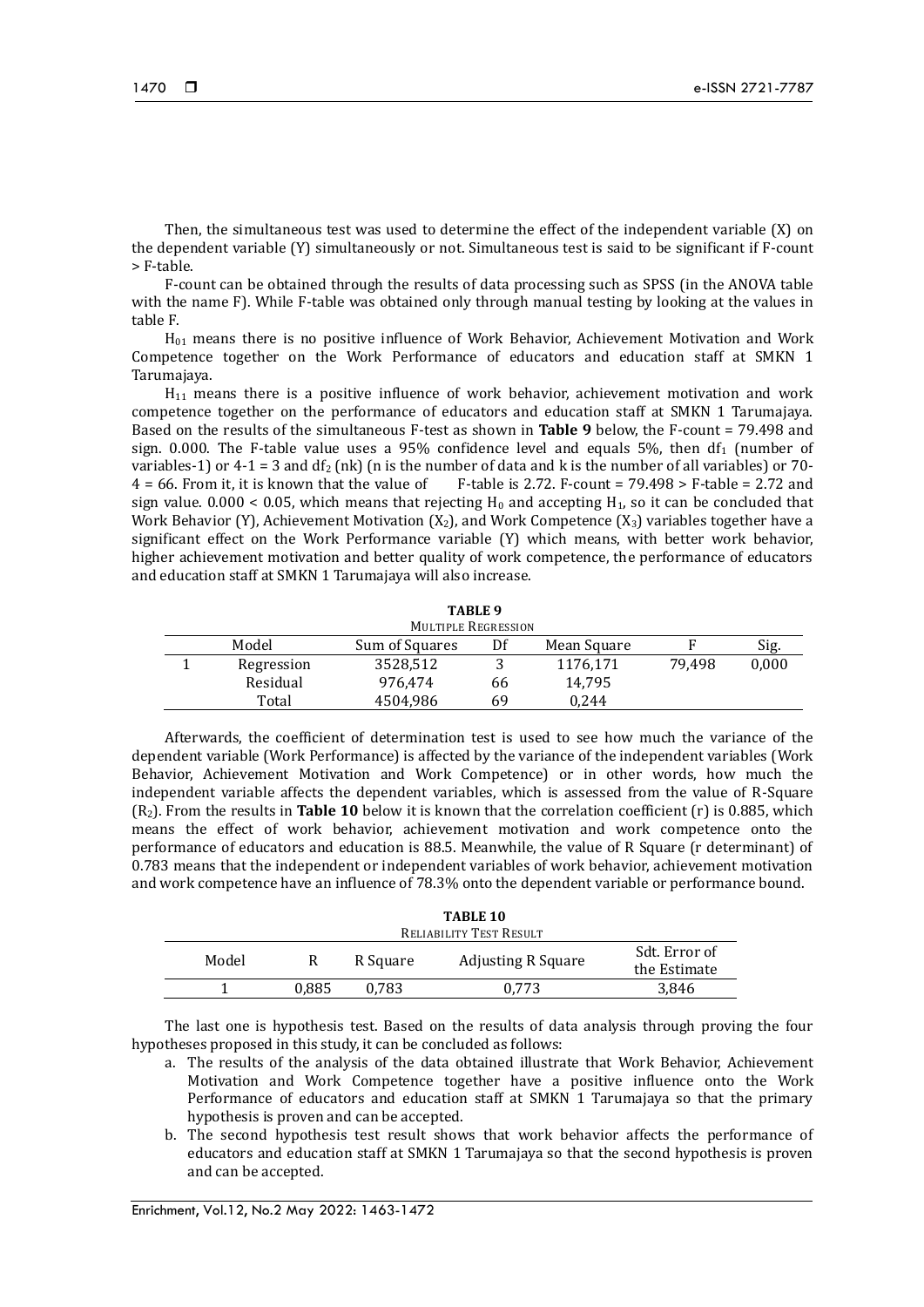c. The third hypothesis test result shows that achievement motivation affects the performance of educators and education staff at SMKN 1 Tarumajaya so that the third hypothesis is proven and can be accepted.

The fourth hypothesis test result shows that work competence has an effect on the performance of educators and education personnels at SMKN 1 Tarumajaya so that the fourth hypothesis is proven and can be accepted.

Based on the results of data analysis through proving the four hypotheses above, it can be concluded that the results of the data analysis obtained illustrate that work behavior, achievement motivation and work competence together have a positive influence onto the work performance of educators and education personnels at SMKN 1 Tarumajaya so that the first hypothesis is proven and can be accepted. Testing the second hypothesis results that work behavior affects the work performance of educators and education staff at SMKN 1 Tarumajaya so that the second hypothesis is proven and can be accepted. The result of the third hypothesis testing shows that achievement motivation affects the performance of education and education personnel at SMKN 1 Tarumajaya so that the third hypothesis is proven and can be accepted. The result of the fourth hypothesis test also shows that work competence affects the performance of education and education personnels at SMKN 1 Tarumajaya so that the fourth hypothesis is proven and can be accepted. With the validity evidence of the four hypotheses above, the validity of the hypothesis of the influence of work behavior, achievement motivation, and work competence onto employee's work performance is getting stronger and its validity is even more strongly confirmed

### **4. Conclusions**

This study managed to re-confirm once more the truth of the influence of work behavior, achievement motivation, and work competence onto work performance. Accordingly, employee's work performance will be good if his work behavior is good, his achievement motivation is high, and his work competence is high. On the other hand, employee's performance will be bad if his work behavior is poor, his achievement motivation is low, and his work competence is poor.

#### **5. References**

Dessler, Gray. (2000). Manajemen Sumber Daya Manusia, Edisi Terjemahan. Jakarta: PT. Prenhallindo.

- Djamaludin, Musa. (2008). Pengaruh Komitmen Organisasional, Pengembangan Karier, Motivasi Kerja dan Karakteristik Individual Terhadap kepuasan Kerja dan Kinerja Pegawai Pemerintah Kabupaten Halmahera Timur. Disertasi Program Manajemen Perusahaan, Fakultas Ekonomi, Surabaya: Universitas 17 Agustus.
- Draughn, P. S. (1984). Perceptions of Competence in Work and Marriage of Middle-Age Men. Journal of Marriage and the Family, 46(2), 403. doi:10.2307/352472
- Evans, D. A., & Tyler, F. B. (1976). Is work competence enhancing for the poor? American Journal of Community Psychology, 4(1), 25–33. doi:10.1007/bf00880999
- Everwijn, S. E. M., Gaspersz, J. B. R., Homan, T. H., & Reuland, R. J. (1990). Commitment and competence in solving work performance problems. European Management Journal, 8(4), 541–551. doi:10.1016/0263- 2373(90)90118-p
- Fromkin, H. L., Klimoski, R. J., & Flanagan, M. F. (1972). Race and competence as determinants of acceptance of newcomers in success and failure work groups. Organizational Behavior and Human Performance, 7(1), 25– 42. doi:10.1016/0030-5073(72)90004-9
- Ginanjar, Muhamad. (2013). Pengaruh Perilaku Kerja, Motivasi Kerja dan Lingkungan Kerja Hijau Terhadap Kinerja Karyawan di PDAM Sleman, Tesis pada Program Studi Manajemen, Fakultas Ekonomi, Universitas Purnawirawan Negara (UPN) Veteran Yogyakarta.
- Green, M. H. (1995). Influences of job type, job status, and gender on achievement motivation. Current Psychology, 14(2), 159–165. doi:10.1007/bf02686888
- Griffiths, A. (2003). Work Organization and Stress, Switzerland: WHO.
- Handoko, T. Hany. (2002). Organisasi Perusahaan Edisi ke 2. Yogyakarta: BPFE.
- Ho, V. T., Wong, S.-S., & Lee, C. H. (2009). A Tale of Passion: Linking Job Passion and Cognitive Engagement to Employee Work Performance. Journal of Management Studies, 48(1), 26–47. doi:10.1111/j.1467- 6486.2009.00878.x

*The Influence of Work Behavior, Achievement Motivation, and Work Competence on Employee's Performance: a Newest Evidence (Athiah)*